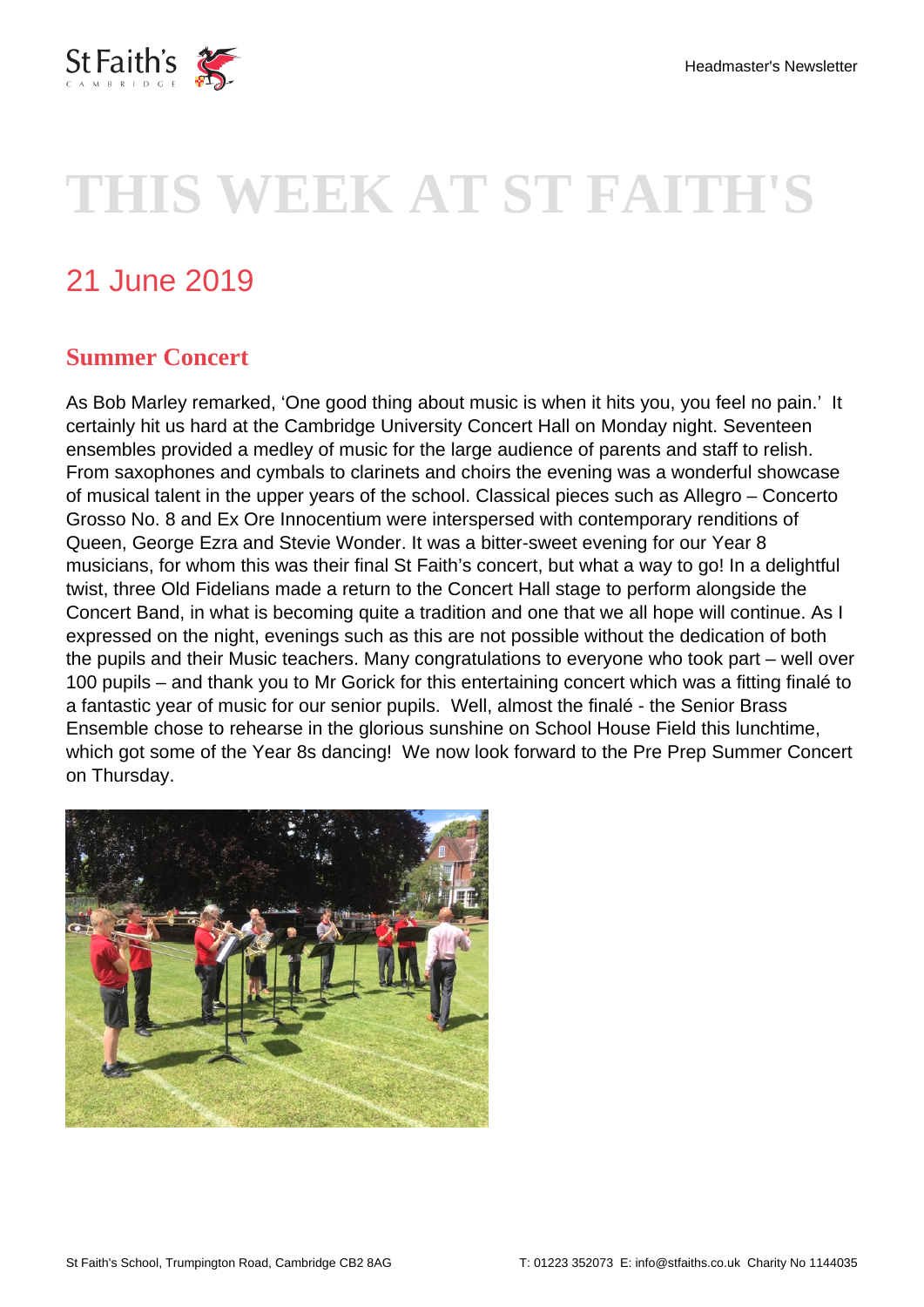



#### **UK Maths Team Challenge**

On Monday, our Maths team travelled to London for the UK Finals of the Maths Team Challenge. Combining mathematical, communication and teamwork skills, the competition, which saw thousands of entries, was whittled down to just 88 schools for the final. Our Year 8 pupils, Kuankuan, Daniel, Juliette and Amelia, excelled themselves and, with their pre-prepared poster on Compass and Straight Edge Constructions, finished a very respectable 58th on the day which, considering they were competing against Year 9 pupils, is a significant achievement. Well done to the team and their Maths teacher who prepared and accompanied them through this competition, Mr Mutucumarana.

#### **FLW Class Assembly**

Mrs Wakefield's class charmed us at their assembly on Wednesday morning with a re-telling of 'The Enormous Turnip'. Showing off their confidence and performance skills, the children described the essential ingredients for growth. After freeing the enormous turnip from the ground, they went on to tell us how they themselves have grown during their first year at St Faith's, both in terms of height and also what they have learnt, from reading to writing and riding a bike to running. Many thanks to the children and their teachers for such an uplifting start to the day.

### **Speech and Drama Tea-Time Recital**

Pupils in Years 3 to 8 entertained us with a variety of poetry recitals, mimes and acting pieces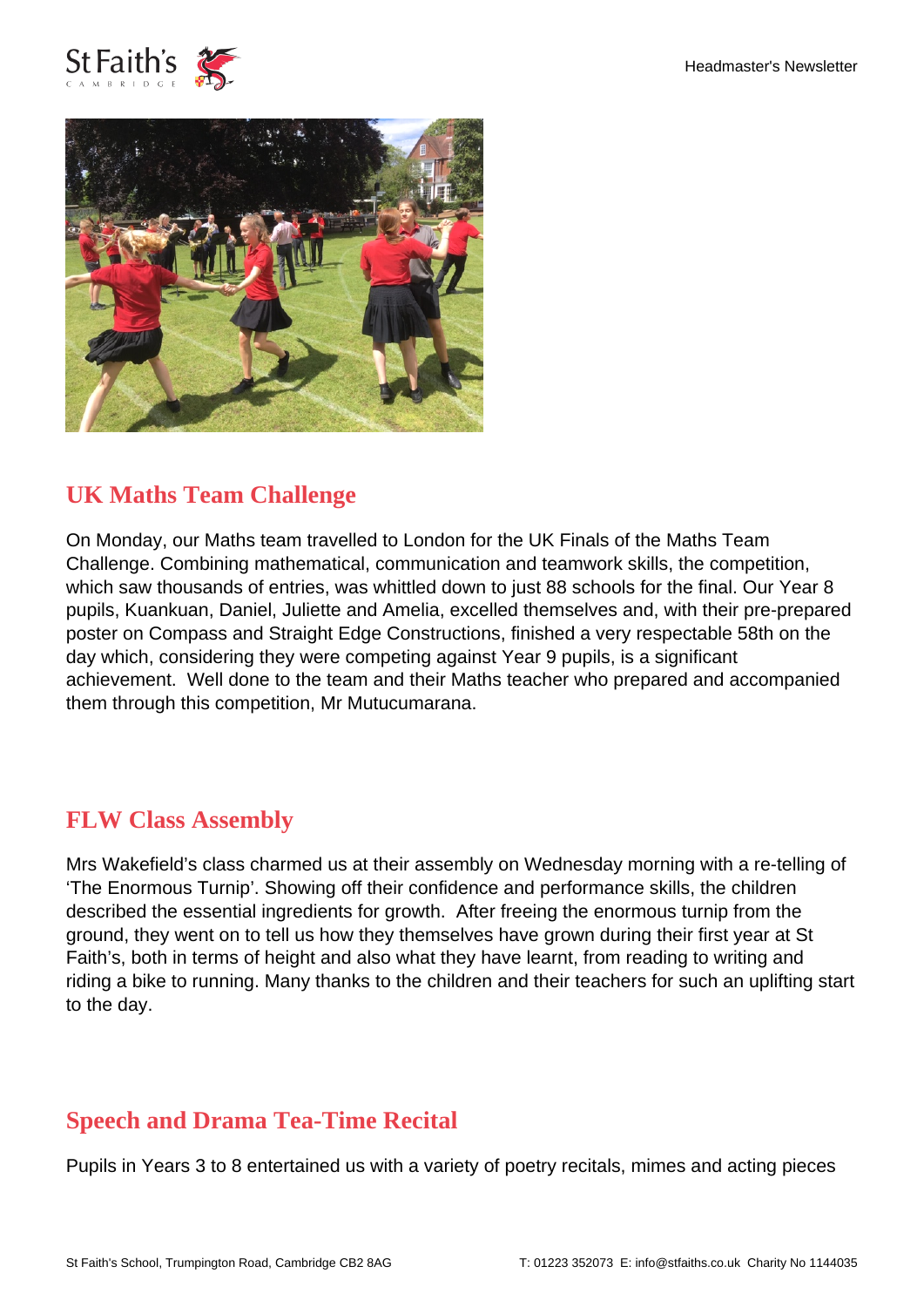

on Tuesday evening at the Speech and Drama Tea-Time Recital. From reciting comic poetry to acting moving war-time stories, our pupils showcased their talents and demonstrated confidence in their performances. Well done everyone and a big thank you to Miss Tucker for all her Speech and Drama coaching this year.

### **Move Up Morning**

Yesterday morning there was great excitement when all pupils 'moved up' to meet their teachers, tutors and new class mates for next year. In addition, pupils who will be joining the school in Years 1 to 7 from September experienced their first morning at St Faith's and were warmly welcomed by our Prefects who showed great empathy and sensitivity as they settled our visitors on their arrival.

### **Sports Round Up**

What an amazing day we had on Friday at our annual Sports Day at the Cambridge University Athletics Track. The weather was kinder than it had been all week, for which we were very grateful and all our competitors rose to the challenge admirably. Six school records were broken: Oliver broke both the U9 75m and the 150m records; Jack the U13 Discus, Lucy the U14 Javelin, Ned the U13 75m Hurdles and Ellie the U9 Girls' Ball Throw. Latham were crowned House Champions and celebrated in suitable style. Well done to all who took part and strove to be their very best on the day, supported their friends with such gusto and reflected the spirit of St Faith's so well. My sincere thanks and appreciation to Mr North and Mr Mageean who orchestrated the event so efficiently.

#### [Sports Day Gallery](https://www.stfaiths.co.uk/gallery/sport-day-2019/) [all photos for current parents](https://i.stfaiths.co.uk/media/sports-day-2019)

Last Sunday we hosted the annual 'S' Club gym competition, a friendly 5 school competition for girls in the U9, U10 and U11 age groups. All competing schools names begin with 'S' (St Albans High, Stamford, St Mary's Hampstead and Stormount), hence the name. Many congratulations to all who took part and once again to the gym staff for organising this event.

Eighteen pupils have qualified to compete in the National Prep Schools Athletics Finals at Birmingham Stadium on 1st July. We wish them every success a week on Monday.

#### **Enrichment Week**

Late this evening, 59 pupils from Year 7 and seven members of staff will be setting off to the Ardèche region in France, for a week of team building and outdoor adventure activities. In the early hours of tomorrow morning 39 Year 8 pupils will be accompanied by five members of staff as they head off to Rome and Pompeii, for a week of immersion in the world of Classics. And finally, at a slightly more civilised hour on Sunday morning, 41 pupils from Year 6 and five